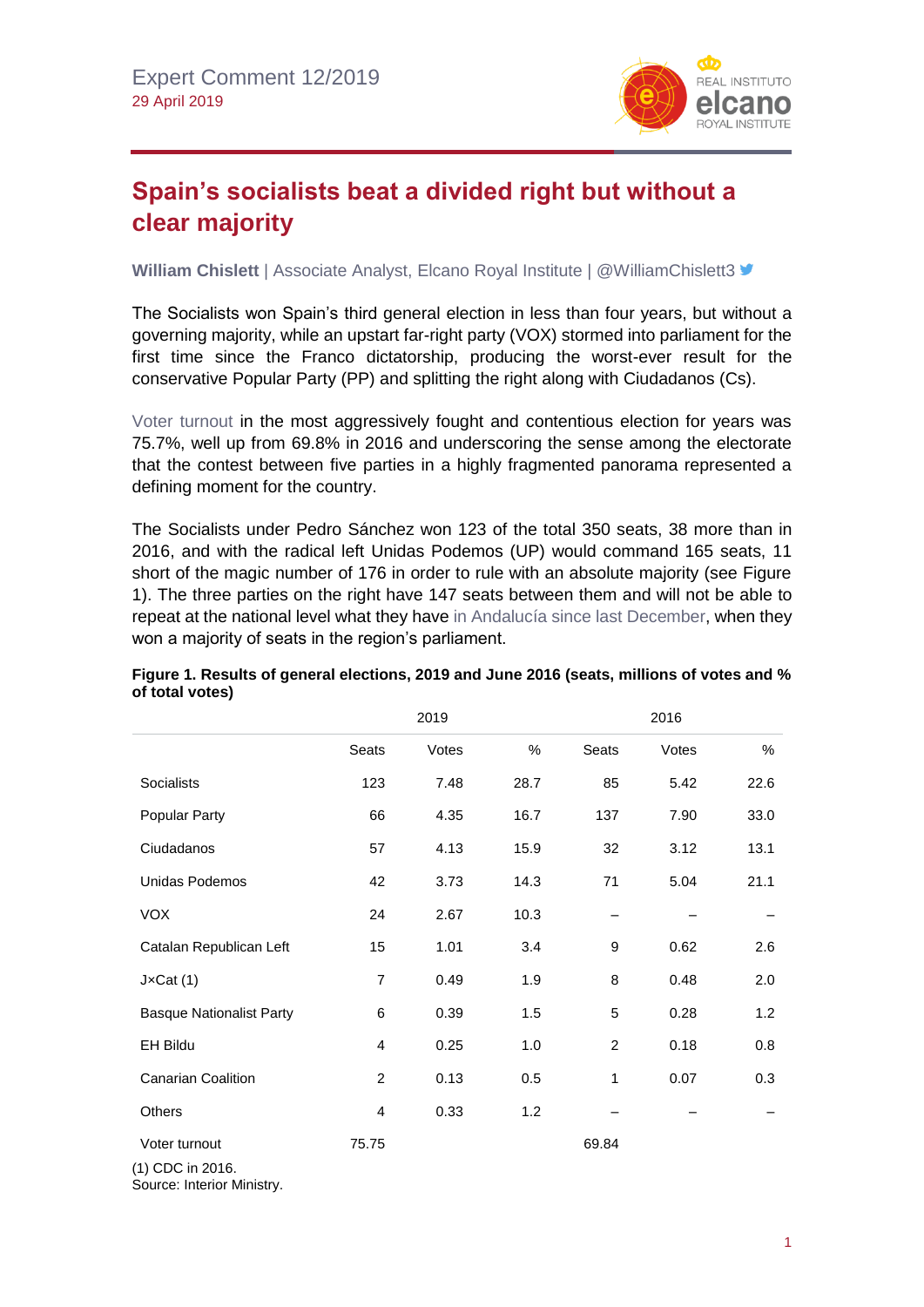Sánchez came to power in June 2018 in a minority government after dislodging the PP in a censure motion over a corruption case, but had to rely on parliamentary support from UP, Catalans in favour of independence and Basque nationalists. He was forced to call a snap election after Catalan MPs refused to support the government's 2019 budget

"Resolving the Catalan issue is one of the main challenges facing the next government".

because he did not advance the cause of Catalan independence.

The Socialists' victory is a personal triumph for Sánchez. He wooed voters with a raft of measures in the last weeks of his government including a big rise in the minimum wage, and his campaign discourse was the most moderate and inclusive of all the political leaders. Yet he faces a difficult task in finding the extra support he needs without having to resort again to the pro-independence Catalan MPs, which he desperately wants to avoid. That support infuriated the right, and was a catalyst behind the success of VOX, which incessantly banged a drum that Sánchez wanted to break up Spain. VOX also militantly opposes multiculturalism, unrestricted migration and what it calls 'radical feminism'.

The backing of the Basque Nationalist Party, with six seats and the Canarian Coalition with two would still leave the Socialists three short of an absolute majority. An alliance with just Cs would produce a government with 180 seats, but Albert Rivera, the party's leader, ruled out a coalition with the Socialists even before campaigning began. An alliance with Cs, however, would upset many Socialist voters and would make UP the left-wing opposition in parliament. The other alternative would be for the Socialists to carry on as a minority government, albeit in a stronger position than before. Spain, together with Malta, is the only EU country that has not had a coalition government at the national level in the last 40 years.

Many analysts believe a coalition between the socially-progressive Socialists and the pro-market Cs would produce the kind of stable government that Spain badly needs, but Rivera's strategy is to become the main party on the right, and it is paying off. Cs almost doubled the number of its seats to 57, only nine fewer than the PP, whose result was its worst ever. Its share of the vote was halved to 17%.

The Socialists and the PP, the two parties that have alternated in government since 1982, obtained 45.4% of the vote, down from 55.6% in 2016 and a peak of 83.8% in 2008, when between them they had 89% of the seats in parliament (see Figure 2).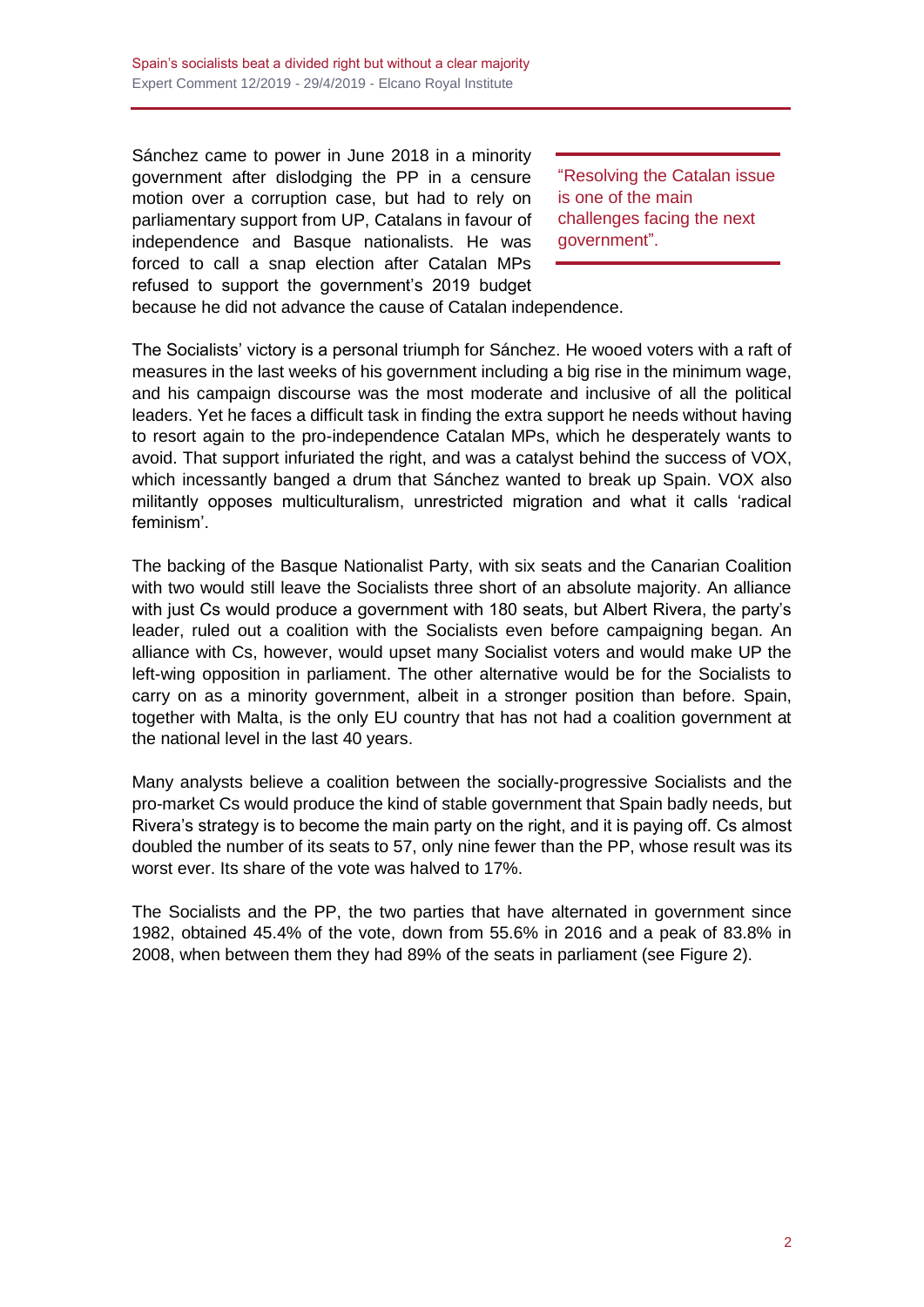|      | Socialists | Popular Party | Combined votes |
|------|------------|---------------|----------------|
| 1982 | 48.1       | 26.4          | 74.5           |
| 1986 | 44.1       | 26.0          | 70.1           |
| 1989 | 39.6       | 25.8          | 65.4           |
| 1993 | 38.8       | 34.8          | 73.6           |
| 1996 | 37.6       | 38.8          | 76.4           |
| 2000 | 34.2       | 44.5          | 78.7           |
| 2004 | 42.6       | 37.7          | 80.3           |
| 2008 | 43.9       | 39.9          | 83.8           |
| 2011 | 28.8       | 44.6          | 73.4           |
| 2015 | 22.0       | 28.7          | 50.7           |
| 2016 | 22.6       | 33.0          | 55.6           |
| 2019 | 28.7       | 16.7          | 45.4           |

## **Figure 2. The rise and fall of the Socialists and Popular Party in general elections between 1982 and 2019 (% of total votes cast)**

(1) Popular Alliance until 1989. Source: Interior Ministry.

While the PP suffered a debacle, the two pro-independence parties in Catalonia increased their seats in the national parliament from 15 to 22 and the number of their voters rose from 1.1 million to 1.5 million.

Resolving [the Catalan issue](https://especiales.realinstitutoelcano.org/catalonia/) is one of the main challenges facing the next government. Twelve Catalan separatist leaders have been on trial since February on charges including rebellion, which carries a sentence of up to 25 years. Nine of them have been in prison for 17 months. Whatever the sentence, this is an issue that is far from going away.

The new government also needs to approve the budget for this year. The fiscal deficit dropped below the EU's threshold of 3% of GDP last year (to 2.5%), making Spain the last country to be released from the excessive deficit procedure after 10 years. But there is little leeway for a return to the days of carefree spending. The economy hardly figured in the campaign, even though unemployment is 14% and public debt is close to 100% of GDP.

According to a study by the *Club de Exportadores* fewer than 1% of the parties' proposals referred to foreign trade and more broadly to the [economy's internationalisation.](https://blog.realinstitutoelcano.org/la-internacionalizacion-de-la-economia-ausente-de-las-elecciones-espanolas/) Exports of goods and services have played a key role in the economic recovery over the last decade (rising from 22% of GDP to 34% in 2018). Spain was the improbable locomotive of the eurozone in 2018 as it was the largest single contributor to the area's growth.